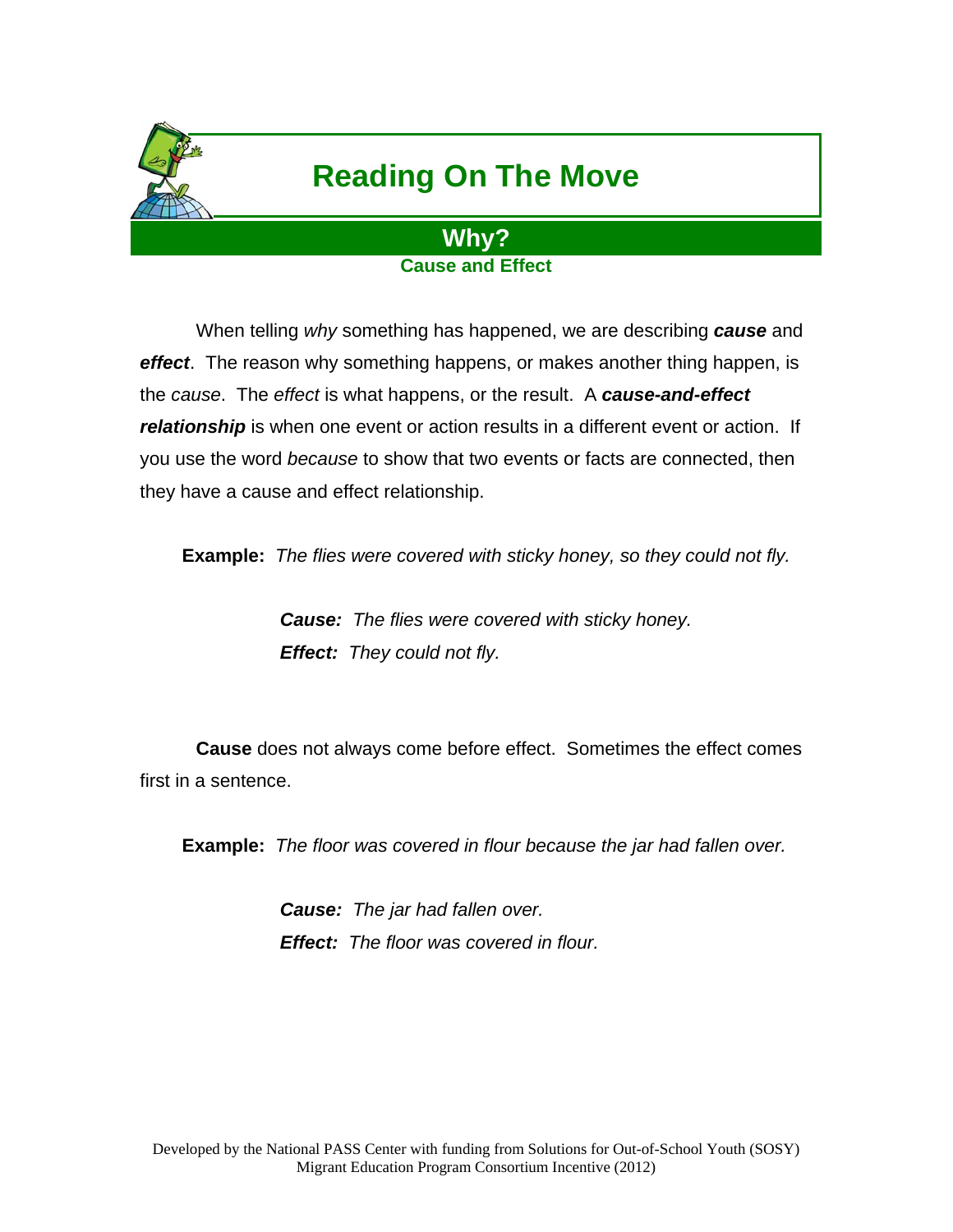Words like *because, since, so, therefore*, and *as a result*, tell you that there may be a cause-and-effect relationship.

**Examples:** *Because it was so snowy, they canceled the party.*

*Cause: It was so snowy. Effect: They canceled the party.* 

*The flies couldn't free themselves from the honey, therefore they began to die.* 

*Cause: The flies couldn't free themselves from the honey. Effect: They began to die.* 

*I didn't have enough money, so I couldn't go on the trip.* 

*Cause: I didn't have enough money. Effect: I couldn't go on the trip.* 

*Since I was late to work again, I got fired.* 

*Cause: I was late to work again. Effect: I got fired.* 

*He was honored by the President as a result of his brave actions.* 

*Cause: His brave actions. Effect: He was honored by the President.*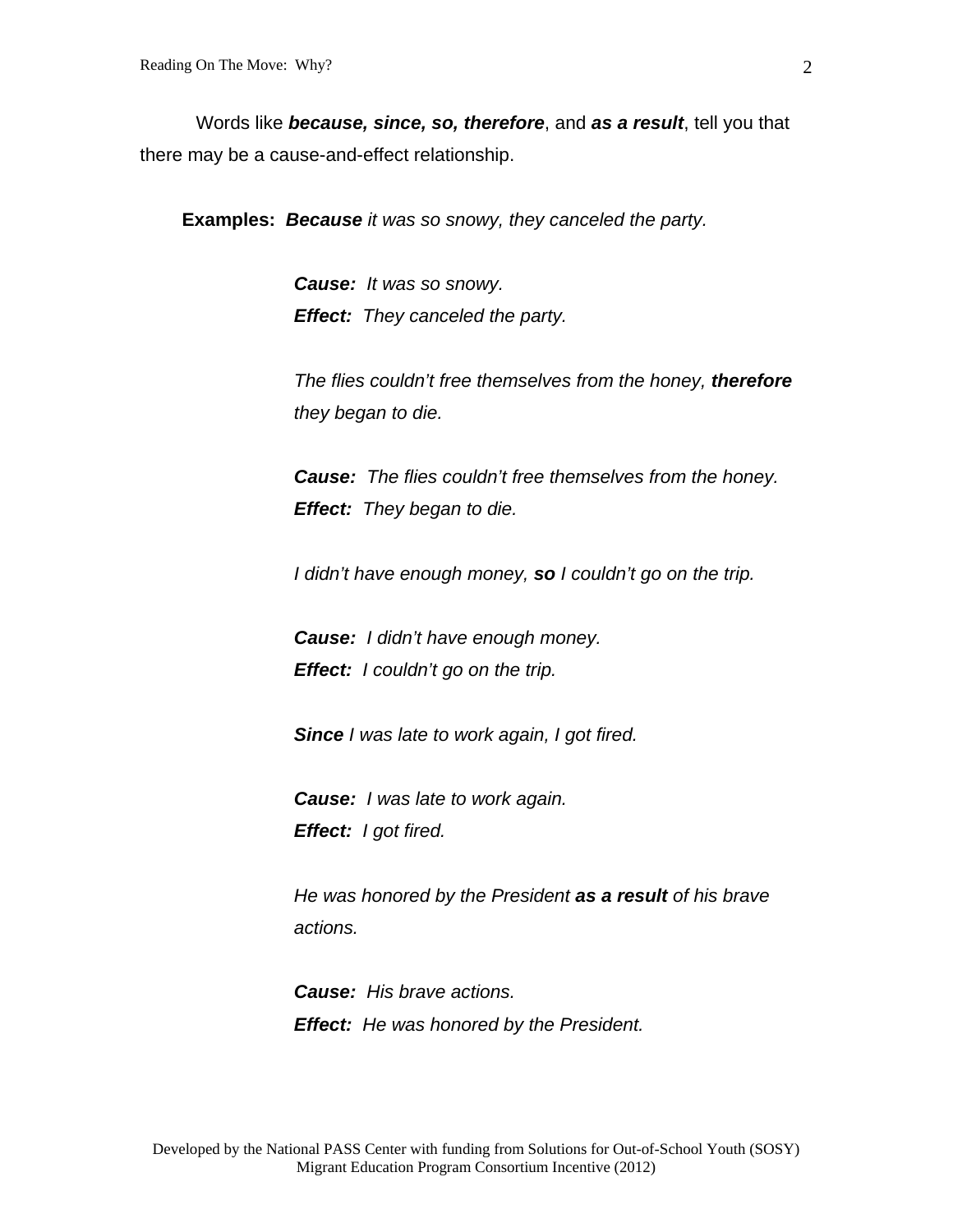Underline the *cause* in each sentence. The first one is done for you.

- **1.** The tree fell over because the wind was so strong.
- **2.** I dropped my cell phone and now it is broken.
- **3.** My paycheck was big because I worked extra hours.
- **4.** As a result of his accident, he will be in a cast for three months.
- **5.** Juan trained hard and took first place in the race.

Now underline the *effect* in each sentence.

- **6.** Marta did not go to work today because she has the flu.
- **7.** As a result of her wild driving, Silvia got a ticket.
- **8.** The shoes did not fit because they were two sizes too small.
- **9.** Frederick was having trouble breathing; therefore he was rushed to the hospital.
- **10.** The farmers lost many of their crops due to the heavy rains.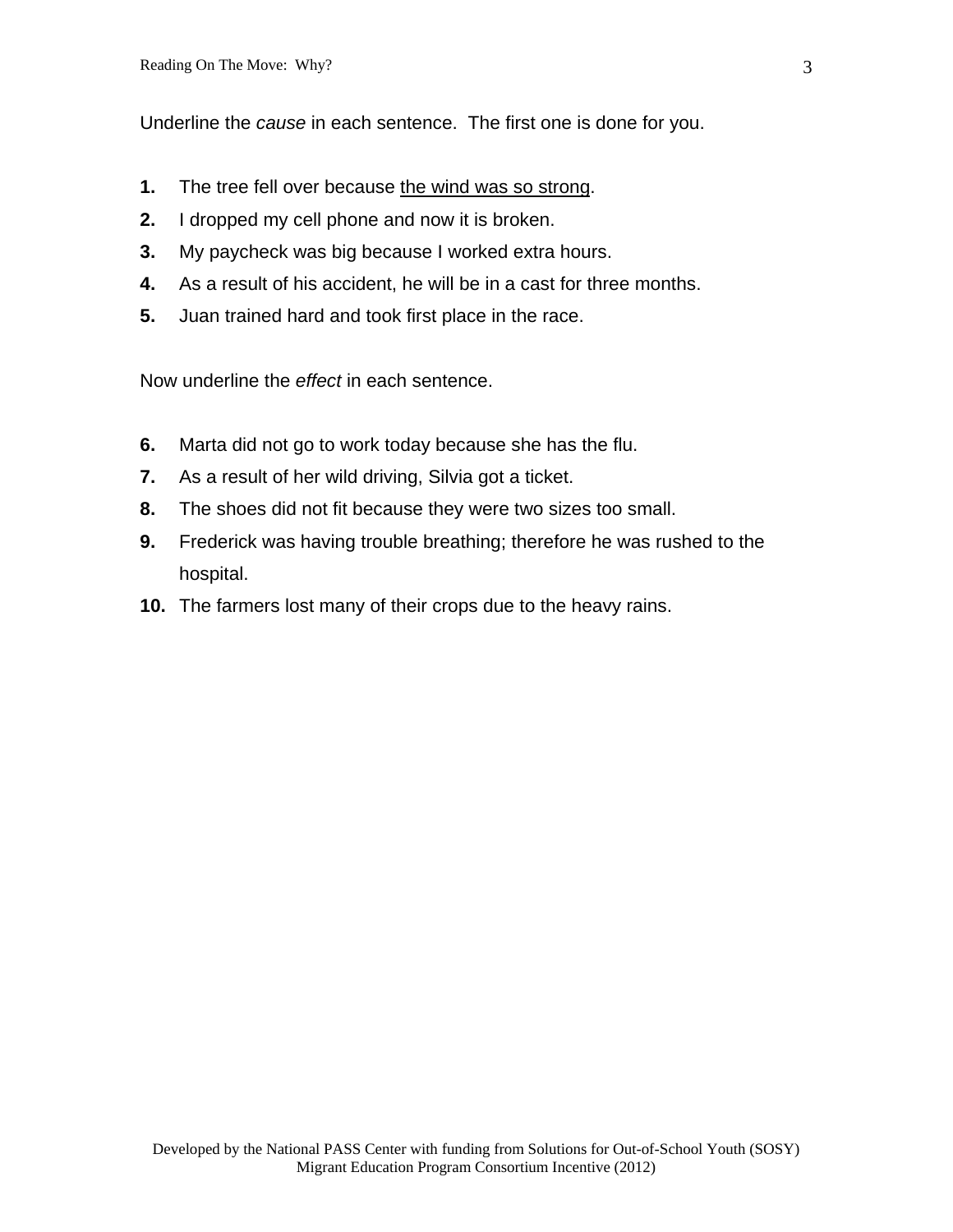Circle the answer that does **not** make sense in each sentence. Take a look at the example below:

**Example:** *I needed my umbrella because \_\_\_\_\_\_\_\_\_\_\_\_\_\_\_\_\_\_\_\_\_.*  **a.** *it was sunny.*  **b.** *it was raining.*  **c.** *it was windy.* 

People use umbrellas to protect themselves from rain and also from the sun. Umbrellas do not work well when it is windy.

Now, you try!

**11.** He knew it was dinner time because \_\_\_\_\_\_\_\_\_\_\_\_\_\_\_\_\_\_\_\_\_\_\_\_\_.

- **a.** his stomach was growling.
- **b.** he could smell rice cooking.
- **c.** the sun was going down.

**12.** Her teeth were very white because **Letter Lines and Service Contract to the service of the service of the service of the service of the service of the service of the service of the service of the service of the servi** 

- **a.** she drank a lot of milk.
- **b.** she brushed them twice a day.
- **c.** she had the dentist whiten them.
- **13.** The dog barked loudly \_\_\_\_\_\_\_\_\_\_\_\_\_\_\_\_\_\_\_\_\_\_\_\_\_\_\_\_.
	- **a.** so his owner knew someone was at the door.
	- **b.** because the mailman walked by.
	- **c.** therefore he was taken on a walk.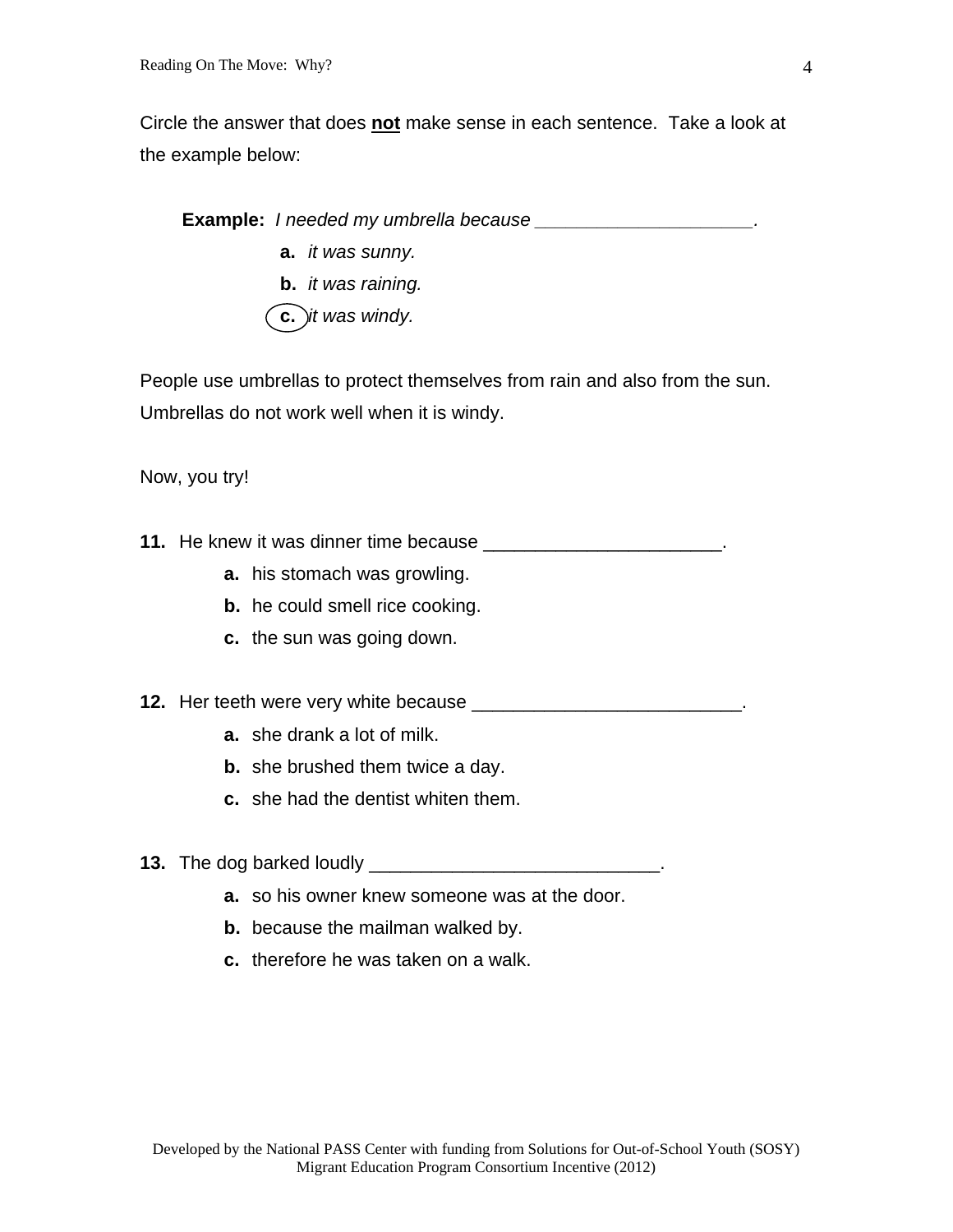- **14.** Joanna did not wear any sunscreen \_\_\_\_\_\_\_\_\_\_\_\_\_\_\_\_\_\_\_\_\_\_\_\_\_\_\_\_\_\_\_\_\_\_.
	- **a.** because it didn't smell good.
	- **b.** because she has sensitive skin.
	- **c.** therefore she got a sunburn.
- **15.** John could not play in the game \_\_\_\_\_\_\_\_\_\_\_\_\_\_\_\_\_\_\_\_\_\_\_\_\_\_\_\_\_\_\_\_\_.
	- **a.** because he was injured.
	- **b.** because he needed a shower.
	- **c.** because he was sick.

Complete each sentence by writing a *cause* or *effect*. The first one is done for you.

**16.** We could not find our keys <u>therefore we were late for the show</u>

\_\_\_\_\_\_\_\_\_\_\_\_\_\_\_\_\_\_\_\_\_\_\_\_\_\_\_\_\_\_\_\_\_\_\_\_\_\_\_\_\_\_\_\_\_\_\_\_\_\_\_\_\_\_\_\_\_\_.

**17.** \_\_\_\_\_\_\_\_\_\_\_\_\_\_\_\_\_\_\_\_\_\_\_\_\_\_\_\_\_\_\_\_\_\_\_\_\_\_\_\_\_\_\_\_\_\_\_\_\_\_\_\_\_\_\_\_\_\_\_\_ \_\_\_\_\_\_\_\_\_\_\_\_\_\_\_\_\_\_\_\_\_\_\_\_\_\_\_\_\_\_\_\_\_ therefore I will buy a new one.

**18.** I found twenty dollars on the ground \_\_\_\_\_\_\_\_\_\_\_\_\_\_\_\_\_\_\_\_\_\_\_\_\_\_\_\_\_\_

\_\_\_\_\_\_\_\_\_\_\_\_\_\_\_\_\_\_\_\_\_\_\_\_\_\_\_\_\_\_\_\_\_\_\_\_\_\_\_\_\_\_\_\_\_\_\_\_\_\_\_\_\_\_\_\_\_\_.

\_\_\_\_\_\_\_\_\_\_\_\_\_\_\_\_\_\_\_\_\_\_\_\_\_\_\_\_\_\_\_\_\_\_\_\_\_\_\_\_\_\_\_\_\_\_\_\_\_\_\_\_\_\_\_\_\_\_.

\_\_\_\_\_\_\_\_\_\_\_\_\_\_\_\_\_\_\_\_\_\_\_\_\_\_\_\_\_\_\_\_\_\_\_\_\_\_\_\_\_\_\_\_\_\_\_\_\_\_\_\_\_\_\_\_\_\_.

**19.** The dog wagged his tail \_\_\_\_\_\_\_\_\_\_\_\_\_\_\_\_\_\_\_\_\_\_\_\_\_\_\_\_\_\_\_\_\_\_\_\_\_\_\_

**20.** Since I left my phone at home **EXALUATE:**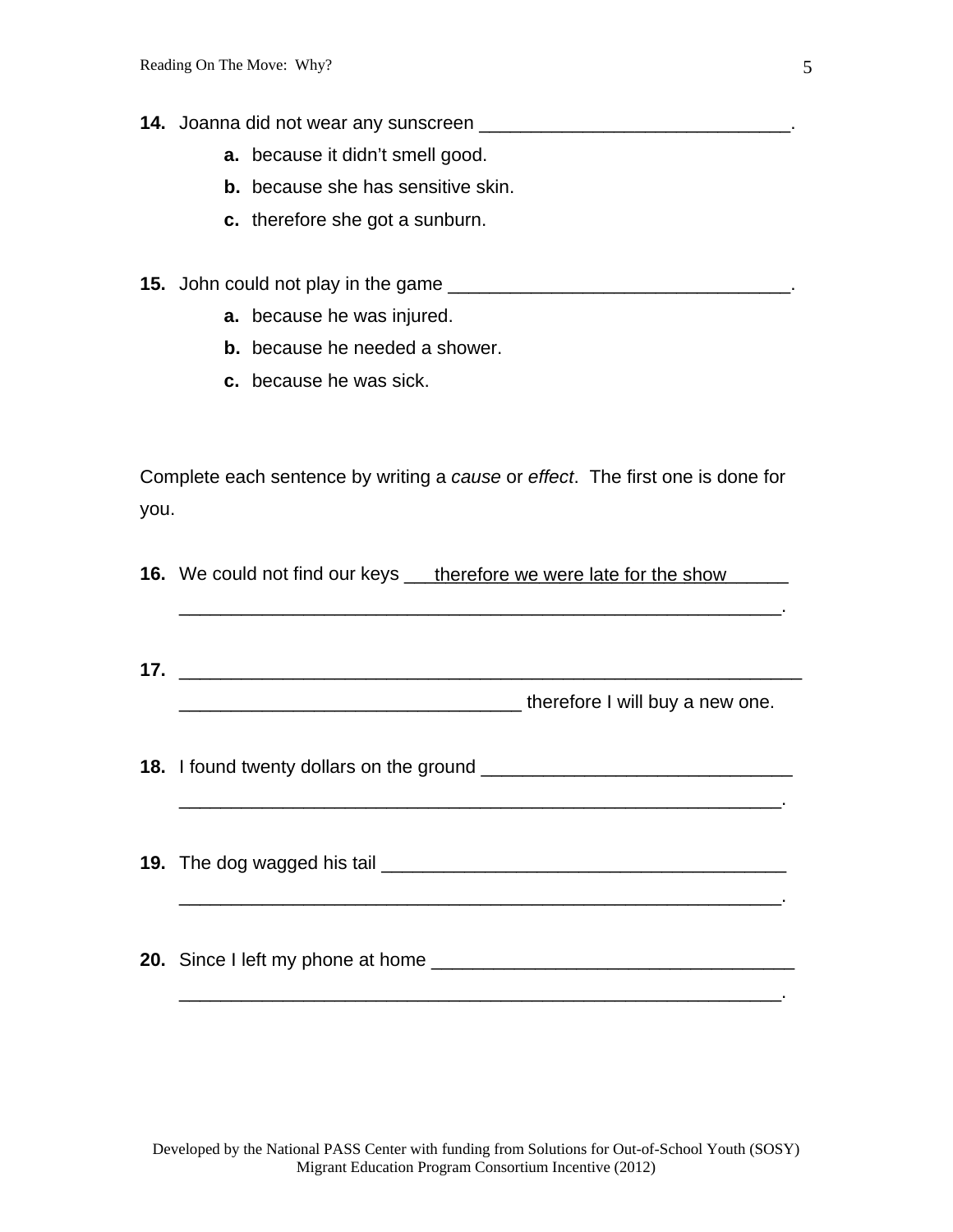*Cause and effect* can be found in stories as well. Read the story below and answer the questions on the next page.

## **The Wind and the Sun**

The wind boasted to the sun one day: "I am stronger than you by far. Just see how the dead leaves whirl and flee before me!"

The sun smiled. "You are mistaken," she said quietly.

"Let's see you prove it!" the wind snapped back.

Just then a traveler came down the road.

"I think I see my way of proving it," the sun said. "See that traveler down there? Let us agree that he who can make him take off his jacket is the stronger. You may have your turn first."

So the sun went behind a cloud, and the wind started to blow. The traveler's jacket flapped wildly. But the harder the wind tried to tear off the jacket, the more tightly the man drew it around him.

At last the wind gave up. "Go ahead! Have your try at it," he said.

Smiling, the sun came out from behind the cloud. She shined in all her glory, pouring her warm beams on the traveler.

"How hot it has suddenly grown!" the traveler said. And he took off his jacket.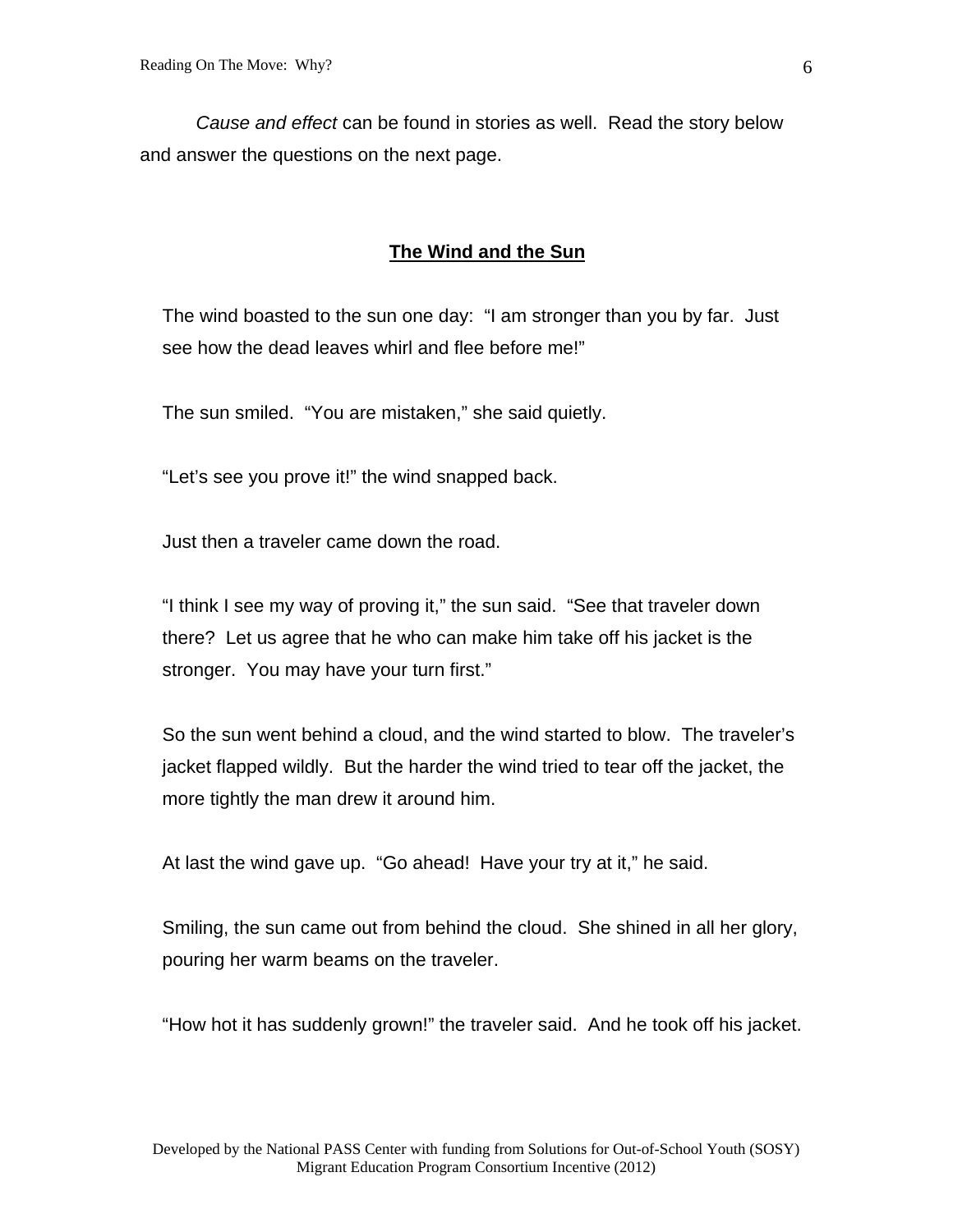- **21.** What causes the wind and the sun to have this competition?
	- **a.** The sun thought she was stronger than the wind.
	- **b.** The wind thought he was stronger than the sun.
	- **c.** The traveler wanted to see who was strongest.
	- **d.** The wind did not like the traveler's coat.
- **22.** How did the wind try to get the traveler to take off his coat?
	- **a.** He asked the traveler nicely to remove his coat.
	- **b.** He did not blow at all so the traveler became warm and took off his coat.
	- **c.** He blew as hard as he could.
	- **d.** He knocked the traveler down and took his coat.
- **23.** What was the effect of the wind's efforts?
	- **a.** The traveler pulled his coat even tighter around himself.
	- **b.** The traveler zipped his coat up.
	- **c.** The traveler removed his coat.
	- **d.** The coat ripped due to the strength of the wind.
- **24.** What did the sun do to try to get the traveler to take off his coat?
	- **a.** She asked the traveler nicely to remove his coat.
	- **b.** She shined upon the traveler making him too warm.
	- **c.** She hid behind a cloud.
	- **d.** She decided not to try to get the traveler to remove his coat.
- **25.** What was the effect of the sun's efforts?
	- **a.** The traveler pulled his coat even tighter around himself.
	- **b.** The traveler unzipped his coat.
	- **c.** The traveler did not remove his coat.
	- **d.** The traveler removed his coat.